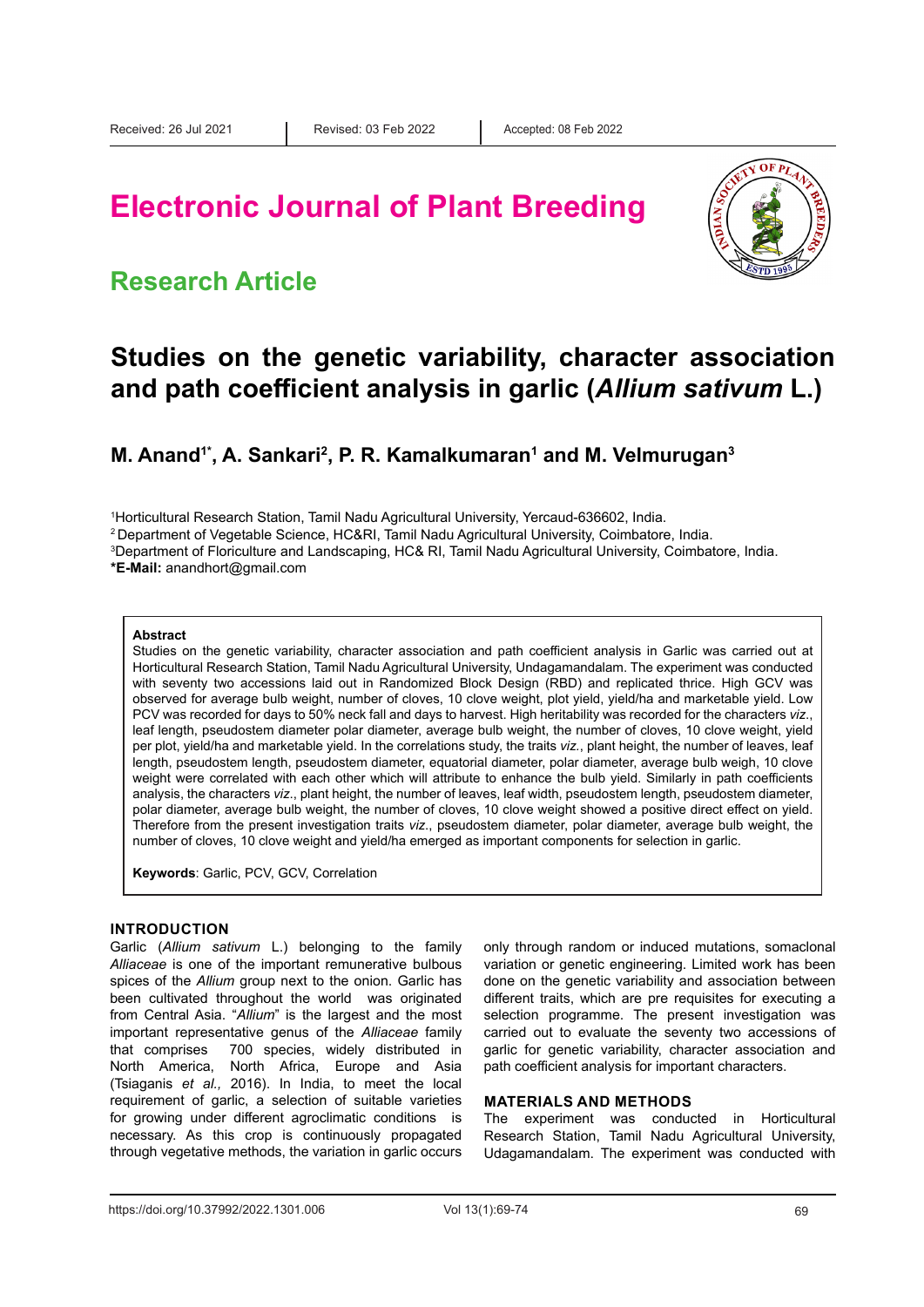seventy two accessions laid out in a Randomized Block Design (RBD) and replicated thrice. The garlic bulbs were sown in the plot area of 1  $m<sup>2</sup>$  at the spacing of 15 x 10 cm. Five plants were selected for recording biometrical observations *viz.,* plant height (cm), the number of leaves, leaf length (cm), leaf width (cm), pseudostem length (cm), pseudostem diameter (cm), equatorial diameter (cm), polar diameter (mm), average bulb weight (g), the number of cloves, 10 clove weight, days to 50% neck fall, days to harvest, plot yield, total yield (q/ ha) and marketable yield (q/ha). The analysis of variance was carried out based on the statistical methods suggested by Panse and Sukatme (1978). The phenotypic coefficient of variation (PCV) and genotypic coefficient of variation (GCV) was calculated as per the formula proposed by Burton (1952). Heritability in the broad sense was estimated as per the formula suggested by Lush (1940) and expressed in per cent. The range of heritability was categorized as low (0- 30 %), medium (31-60 %) and high (more than 60 %) as proposed by Johnson *et al.* (1955). The genetic advance was calculated as per the formula proposed by Johnson *et al.*(1955) and characters were classified into high (more than 20 %), medium (10 - 20 %) and low (less than 10 %) as per the procedure recommended by Johnson *et al.* (1955). The genotypic and phenotypic correlation coefficients were calculated by the formula suggested by Panse and Sukhatme (1978).

#### **RESULTS AND DISCUSSION**

In garlic, greater variability will have better chances of selection which enhances the breeding program. The

| <b>Source of Variation</b> | Mean sum of squares |           |        |  |  |  |  |
|----------------------------|---------------------|-----------|--------|--|--|--|--|
|                            | <b>Replication</b>  | Genotypes | Error  |  |  |  |  |
| DF                         | 2                   | 71        | 142    |  |  |  |  |
| Plant height               | 47.87               | 83.95**   | 27.38  |  |  |  |  |
| Number of leaves           | 0.35                | $0.91**$  | 0.19   |  |  |  |  |
| Leaf length                | 10.04               | 76.74**   | 7.21   |  |  |  |  |
| Leaf width                 | 0.09                | $0.13**$  | 0.05   |  |  |  |  |
| Pseudostem length          | 10.70               | $25.57**$ | 6.13   |  |  |  |  |
| Pseudostem diameter        | 0.08                | $0.34**$  | 0.04   |  |  |  |  |
| Equatorial diameter        | 11.89               | 29.21**   | 7.75   |  |  |  |  |
| Polar diameter             | 9.69                | 39.59**   | 6.69   |  |  |  |  |
| Average bulb weight        | 6.25                | 47.62**   | 6.01   |  |  |  |  |
| Number of cloves           | 3.45                | 16.89**   | 1.86   |  |  |  |  |
| 10 clove weight            | 3.39                | 41.12**   | 2.15   |  |  |  |  |
| Days to 50% neck fall      | 114.82              | 126.16**  | 64.12  |  |  |  |  |
| Days to harvest            | 204.25              | $22.40**$ | 115.09 |  |  |  |  |
| Yield per plot             | 0.06                | $0.32**$  | 0.34   |  |  |  |  |
| Yield (q/ha)               | 51.77               | 649.05**  | 49.38  |  |  |  |  |
| Marketable yield (q/ha)    | 65.75               | 550.41**  | 49.56  |  |  |  |  |

#### **Table 1. ANOVA for quantitative traits**

study of PCV, GCV, heritability, genetic advances helps in estimating the genes and environmental factors, which will be effective for better selection. The data revealed that greater PCV over GCV was recorded towards the major traits (**Table 1 and 2**). High GCV was observed for average bulb weight (12.16%), the number of cloves (14.83%), 10 clove weight (17.37%), plot yield (11.79%), yield/ha (16.31%) and marketable yield (16.67%) indicated the presence of high genetic variability for the above traits which will emphasise the yield improvement in garlic. The characters *viz.*, the number of cloves, 10 clove weight, yield/ha, marketable yield observed the narrow difference between GCV and PCV. Similarly low PCV was recorded for days to 50% neck fall and days to harvest which are not having any significant impacts on the selection programme..

High heritability was recorded for the characters like leaf length (76.27%), pseudostem diameter (68.97%), polar diameter (62.28%), average bulb weight (69.75%), the number of cloves (72.98%), 10 clove weight (85.81%), yield per plot (73.81%), yield/ha (80.19%) and marketable yield (q/ha) (77.11%). The traits *viz.*, average bulb weight, the number of cloves, 10 clove weight, yield/ ha, marketable yield (q/ha) recorded the high genetic advance indicated the presence of inheritance which could influence the additive gene action. These traits will be effective for crop improvement in garlic. The present findings are in line with findings of Korla *et al.* (1981), Agrawal and Tiwari, (2004), Bhatt *et al.* (2017) and Aman Deep Ranga *et al.* (2021).

\*\*Significant at 1% level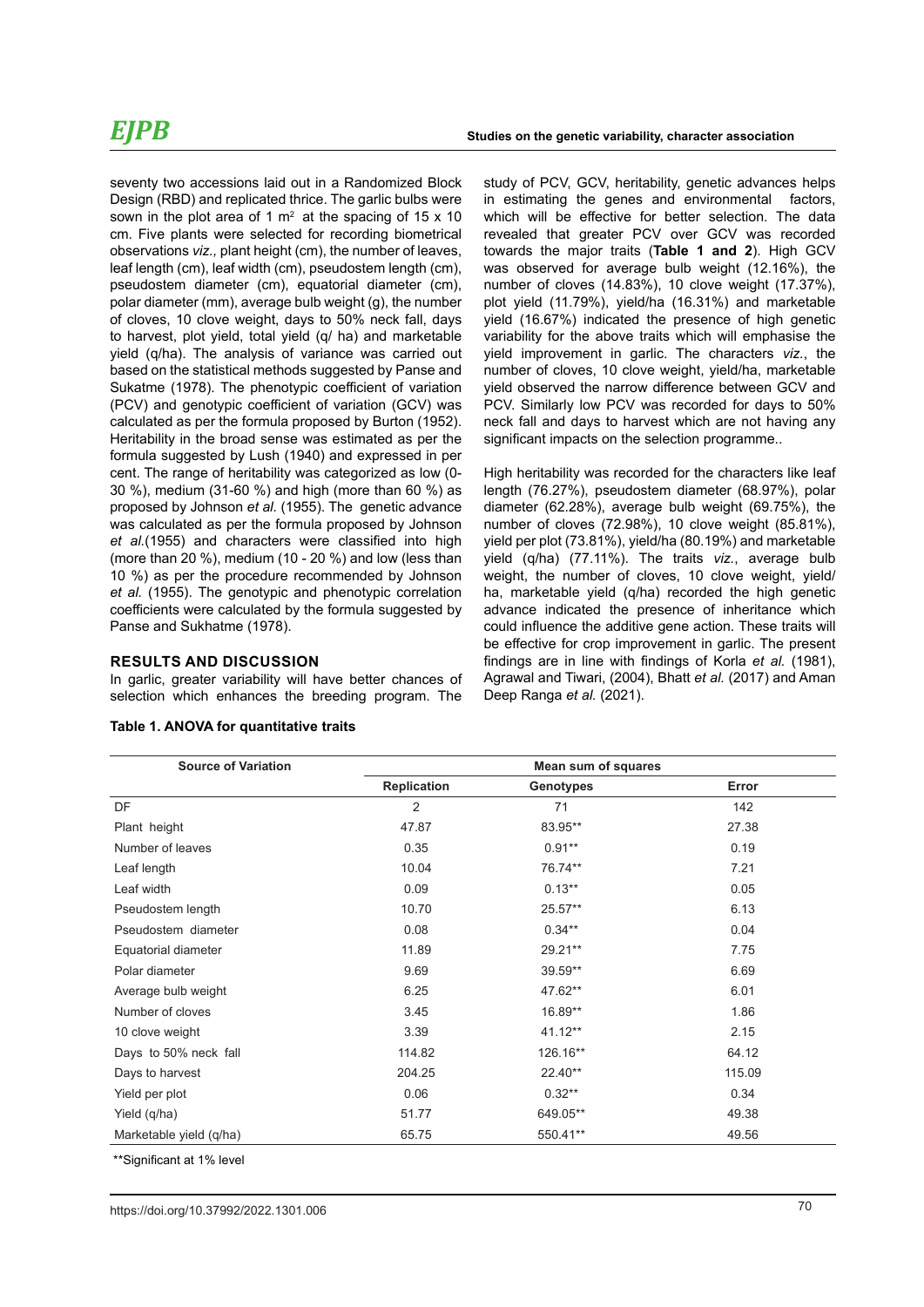| <b>Characters</b>        | Mean   | Genotypic<br>variance | <b>Phenotypic</b><br>variance | <b>GCV</b> | <b>PCV</b> | Heritability (%) Genetic advance<br>as percent of |       |
|--------------------------|--------|-----------------------|-------------------------------|------------|------------|---------------------------------------------------|-------|
|                          |        |                       |                               | $(\% )$    | $(\%)$     |                                                   | mean  |
| Plant height (cm)        | 65.87  | 18.85                 | 46.23                         | 6.59       | 10.32      | 40.78                                             | 8.67  |
| Number of leaves         | 6.43   | 0.24                  | 0.43                          | 7.56       | 10.25      | 54.31                                             | 11.47 |
| Leaf length (cm)         | 37.84  | 23.17                 | 30.38                         | 12.72      | 14.57      | 76.27                                             | 22.89 |
| Leaf width (cm)          | 2.50   | 0.02                  | 0.07                          | 6.80       | 11.23      | 36.65                                             | 8.48  |
| Pseudostem length (cm)   | 31.17  | 6.48                  | 12.60                         | 8.17       | 11.39      | 51.40                                             | 12.06 |
| Pseudostem diameter (cm) | 3.00   | 0.09                  | 0.14                          | 10.50      | 12.64      | 68.97                                             | 17.97 |
| Equatorial diameter (mm) | 35.00  | 7.15                  | 14.90                         | 7.64       | 11.03      | 48.00                                             | 10.91 |
| Polar diameter (mm)      | 37.03  | 10.97                 | 17.62                         | 8.95       | 11.34      | 62.28                                             | 14.54 |
| Average bulb weight (g)  | 30.61  | 13.86                 | 19.88                         | 12.16      | 14.56      | 69.75                                             | 20.93 |
| Number of cloves         | 15.10  | 5.01                  | 6.86                          | 14.83      | 17.36      | 72.98                                             | 26.09 |
| 10 clove weight $(g)$    | 20.75  | 12.99                 | 15.13                         | 17.37      | 18.75      | 85.81                                             | 33.14 |
| Days to 50% neck fall    | 99.91  | 20.68                 | 84.81                         | 4.55       | 9.22       | 24.38                                             | 4.63  |
| Days to harvest          | 120.63 | 30.89                 | 84.19                         | 4.61       | 7.61       | 36.70                                             | 5.75  |
| Yield per plot           | 2.63   | 0.09                  | 0.13                          | 11.79      | 13.72      | 73.81                                             | 20.86 |
| Yield (q/ha)             | 86.69  | 199.89                | 249.27                        | 16.31      | 18.21      | 80.19                                             | 30.09 |
| Marketable yield (q/ha)  | 77.50  | 166.94                | 216.51                        | 16.67      | 18.99      | 77.11                                             | 30.16 |

### **Table 2. Estimates of genetic parameters for yield contributing parameters of Garlic accessions**

### **Table 3. Genotypic and Phenotypic correlation for yield contributing parameters of Garlic accessions**

| <b>Traits</b>             | <b>Correlation</b> | Plant<br>height | leaves    |           |           | Number of Leaf length Leaf width Pseudostem Pseudo stem Equatorial<br>length | diameter  |              | Polar<br>diameter diameter) |
|---------------------------|--------------------|-----------------|-----------|-----------|-----------|------------------------------------------------------------------------------|-----------|--------------|-----------------------------|
| Plant height              | Genotypic          | 1               | $-0.387$  | 0.183     | $-0.533$  | $-0.283$                                                                     | $-0.086$  | $-0.067$     | $-0.060$                    |
|                           | Phenotypic         | 1               | $0.333**$ | $0.471**$ | $0.401**$ | $0.400**$                                                                    | $0.377**$ | $0.522**$    | $0.439**$                   |
| Number of                 | Genotypic          |                 | 1         | $-0.099$  | $-0.372$  | $-0.268$                                                                     | $-0.067$  | $-0.015$     | $-0.006$                    |
| leaves                    | Phenotypic         |                 | 1         | $0.255*$  | $0.365**$ | $0.326**$                                                                    | $0.328**$ | $0.476**$    | $0.408**$                   |
| Leaf length               | Genotypic          |                 |           | 1         | $-0.459$  | 0.023                                                                        | 0.023     | $0.274*$     | $0.261*$                    |
|                           | Phenotypic         |                 |           | 1         | 0.137     | $0.340**$                                                                    | $0.281*$  | $0.511**$    | $0.473**$                   |
| Leaf width                | Genotypic          |                 |           |           | 1         | $-0.501$                                                                     | $-0.103$  | $-0.646$     | $-0.493$                    |
|                           | Phenotypic         |                 |           |           | 1         | $0.326**$                                                                    | $0.381**$ | $0.297*$     | $0.247*$                    |
| Pseudostem                | Genotypic          |                 |           |           |           | 1                                                                            | 0.191     | $-0.099$     | 0.034                       |
| length                    | Phenotypic         |                 |           |           |           | 1                                                                            | $0.493**$ | $0.447**$    | $0.442**$                   |
| Pseudo stem               | Genotypic          |                 |           |           |           |                                                                              | 1         | 0.040        | 0.085                       |
| diameter                  | Phenotypic         |                 |           |           |           |                                                                              | 1         | $0.418**$    | $0.393**$                   |
| Equatorial                | Genotypic          |                 |           |           |           |                                                                              |           | 1            | $0.879**$                   |
| diameter                  | Phenotypic         |                 |           |           |           |                                                                              |           | $\mathbf{1}$ | $0.923**$                   |
| Polar diameter Genotypic  |                    |                 |           |           |           |                                                                              |           |              | 1                           |
|                           | Phenotypic         |                 |           |           |           |                                                                              |           |              | 1                           |
| Average bulb              | Genotypic          |                 |           |           |           |                                                                              |           |              |                             |
| weight                    | Phenotypic         |                 |           |           |           |                                                                              |           |              |                             |
| Number of                 | Genotypic          |                 |           |           |           |                                                                              |           |              |                             |
| cloves                    | Phenotypic         |                 |           |           |           |                                                                              |           |              |                             |
| 10 clove                  | Genotypic          |                 |           |           |           |                                                                              |           |              |                             |
| weight                    | Phenotypic         |                 |           |           |           |                                                                              |           |              |                             |
| Days to 50%               | Genotypic          |                 |           |           |           |                                                                              |           |              |                             |
| neck fall                 | Phenotypic         |                 |           |           |           |                                                                              |           |              |                             |
| Days to                   | Genotypic          |                 |           |           |           |                                                                              |           |              |                             |
| harvest                   | Phenotypic         |                 |           |           |           |                                                                              |           |              |                             |
| Yield per plot            | Genotypic          |                 |           |           |           |                                                                              |           |              |                             |
|                           | Phenotypic         |                 |           |           |           |                                                                              |           |              |                             |
| Yield/ha (q/ha) Genotypic |                    |                 |           |           |           |                                                                              |           |              |                             |
|                           | Phenotypic         |                 |           |           |           |                                                                              |           |              |                             |

 $* = 0.05$  level of significance;  $** = 0.01$  level of significance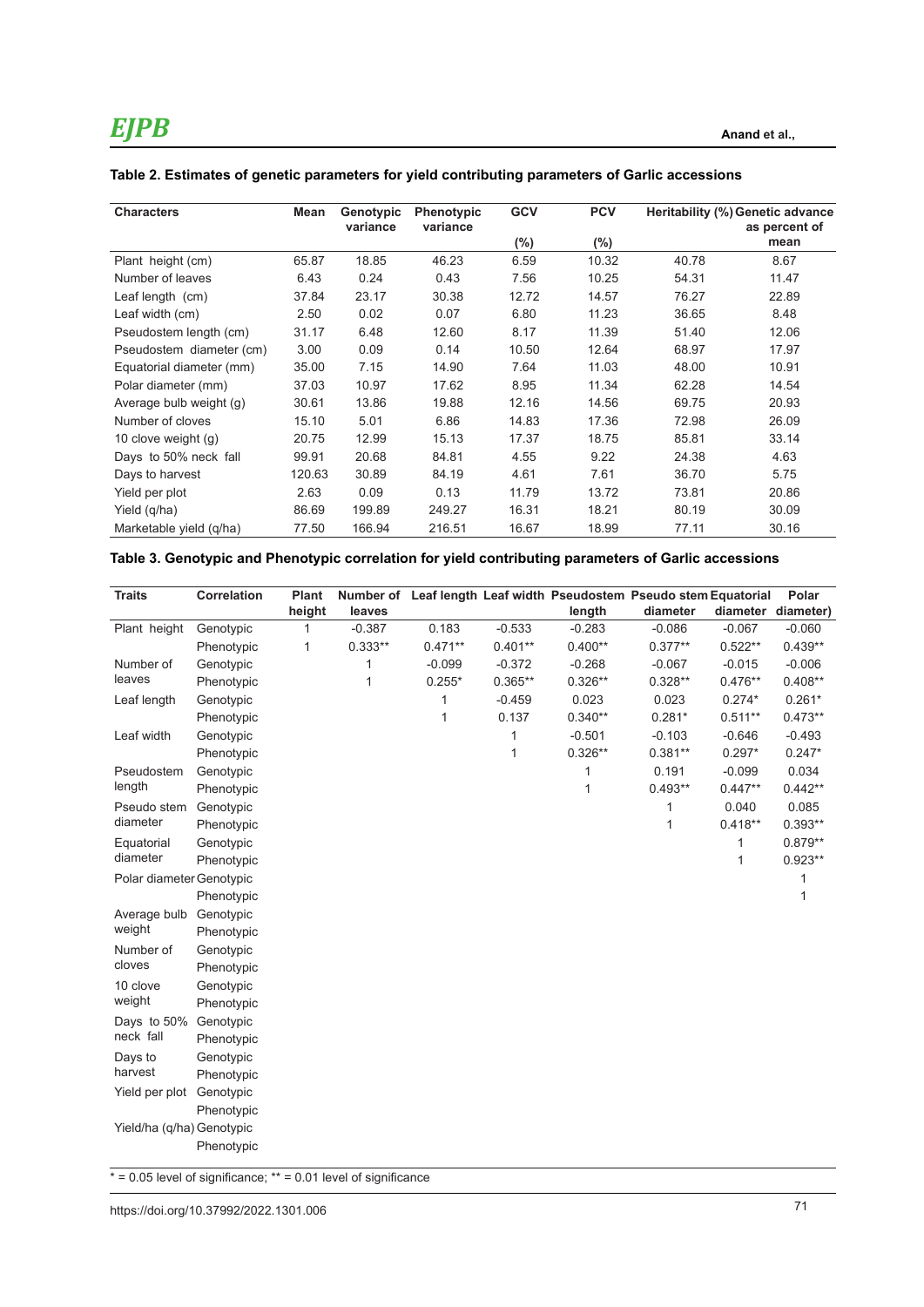### **Table 3. Continued**

| <b>Traits</b>             | <b>Correlation</b> | bulb         | Average Number of 10 clove<br>cloves | weight     | Days to<br>50% neck | Days to<br>harvest | Yield per<br>plot | Yield/    | <b>Marketable</b><br>yield (q/ha) |
|---------------------------|--------------------|--------------|--------------------------------------|------------|---------------------|--------------------|-------------------|-----------|-----------------------------------|
|                           |                    | weight       |                                      |            | fall                |                    |                   | ha        |                                   |
| Plant height              | Genotypic          | $0.253*$     | $-0.261$                             | 0.071      | $-1.110$            | $-0.652$           | 0.013             | 0.192     | 0.143                             |
|                           | Phenotypic         | $0.554**$    | $0.249*$                             | $0.326**$  | $0.301**$           | $0.643**$          | $0.396**$         | $0.446**$ | $0.443**$                         |
| Number of                 | Genotypic          | $-0.099$     | $-0.195$                             | 0.017      | $-0.335$            | $-0.447$           | 0.125             | 0.095     | 0.067                             |
| leaves                    | Phenotypic         | $0.307**$    | $0.223*$                             | $0.261*$   | $0.455**$           | $0.587**$          | 0.420             | 0.357     | $0.361**$                         |
| Leaf length               | Genotypic          | $0.500**$    | $-0.315$                             | $0.249*$   | $-0.959$            | $-0.216$           | $-0.130$          | $0.276*$  | $0.203*$                          |
|                           | Phenotypic         | $0.625**$    | 0.006                                | $0.379**$  | $-0.016$            | $0.442**$          | 0.145             | $0.428**$ | $0.383**$                         |
| Leaf width                | Genotypic          | $-0.501$     | 0.138                                | $-0.387$   | $-0.544$            | $-0.734$           | 0.100             | $-0.193$  | $-0.114$                          |
|                           | Phenotypic         | 0.176        | $0.477**$                            | 0.074      | $0.513**$           | $0.655**$          | $0.452**$         | $0.243*$  | $0.314**$                         |
| Pseudostem                | Genotypic          | 0.058        | $0.044**$                            | $-0.026$   | $-0.877$            | $-0.396$           | 0.111             | $0.285*$  | 0.189                             |
| length                    | Phenotypic         | $0.414**$    | $0.384**$                            | $0.238*$   | $0.285*$            | $0.638**$          | $0.418**$         | $0.485**$ | $0.445**$                         |
| Pseudo stem               | Genotypic          | 0.110        | $-0.023$                             | $-0.028$   | $-0.434$            | $-0.193$           | $0.363**$         | $0.382**$ | $0.297**$                         |
| diameter                  | Phenotypic         | $0.375**$    | $0.262*$                             | 0.184      | $0.279*$            | $0.542**$          | $0.542**$         | $0.524**$ | $0.476**$                         |
| Equatorial                | Genotypic          | $0.570**$    | $-0.540$                             | $0.625**$  | $-0.812$            | $-0.510$           | 0.035             | $0.512**$ | $0.531**$                         |
| diameter                  | Phenotypic         | 0.724        | 0.046                                | $0.669**$  | $0.332**$           | $0.625**$          | $0.385**$         | $0.635**$ | $0.664**$                         |
| Polar diameter Genotypic  |                    | $0.577**$    | $-0.429$                             | $0.601**$  | $-0.560$            | $-0.332$           | 0.076             | $0.525**$ | $0.572**$                         |
|                           | Phenotypic         | $0.716**$    | 0.022                                | $0.668**$  | $0.302**$           | $0.555**$          | $0.362**$         | $0.640**$ | $0.687**$                         |
| Average bulb              | Genotypic          | 1            | $-0.249*$                            | $0.487**$  | $-0.752$            | $-0.236$           | 0.135             | $0.527**$ | $0.519**$                         |
| weight                    | Phenotypic         | $\mathbf{1}$ | 0.102                                | $0.580**$  | 0.158               | $0.519**$          | $0.373**$         | $0.634**$ | $0.640**$                         |
| Number of                 | Genotypic          |              | 1                                    | $-0.739**$ | $-0.259$            | $-0.264$           | 0.039             | $-0.172$  | $-0.236$                          |
| cloves                    | Phenotypic         |              | 1                                    | $-0.400$   | $0.334**$           | $0.463**$          | $0.286*$          | 0.091     | 0.063                             |
| 10 clove                  | Genotypic          |              |                                      | 1          | $-0.257$            | $-0.143$           | 0.174             | $0.472**$ | $0.540**$                         |
| weight                    | Phenotypic         |              |                                      | 1          | 0.193               | $0.351**$          | $0.328**$         | $0.555**$ | $0.616**$                         |
| Days to 50%               | Genotypic          |              |                                      |            | 1                   | $-1.090$           | $-0.220$          | $-0.393$  | $-0.272$                          |
| neck fall                 | Phenotypic         |              |                                      |            | 1                   | $0.676**$          | $0.331**$         | $0.200*$  | $0.285*$                          |
| Days to                   | Genotypic          |              |                                      |            |                     | 1                  | $-0.090$          | $-0.008$  | $-0.056$                          |
| harvest                   | Phenotypic         |              |                                      |            |                     | 1                  | $0.543**$         | $0.508**$ | $0.521**$                         |
| Yield per plot            | Genotypic          |              |                                      |            |                     |                    | 1                 | $0.472**$ | $0.350**$                         |
|                           | Phenotypic         |              |                                      |            |                     |                    |                   | $0.585**$ | $0.503**$                         |
| Yield/ha (q/ha) Genotypic |                    |              |                                      |            |                     |                    |                   | 1         | $0.933**$                         |
|                           | Phenotypic         | 0.011        |                                      |            |                     |                    |                   | 1         | $0.946**$                         |

 $* = 0.05$  level of significance;  $** = 0.01$  level of significance

In the present study, genotypic and phenotypic correlation coefficients and path-coefficient analysis were carried out in garlic accession for 16 quantitative characters are presented in **Table 3**. The genotypic correlation coefficient was higher than the phenotypic correlation coefficient. Among the traits, the marketable yield in genotypic correlation was found to be positively and significantly correlated with plant height (0.143), the number of leaves (0.067), leaf length (0.203), pseudostem length (0.189), pseudostem diameter (0.297), equatorial diameter (0.531), polar diameter(0.572), average bulb weight (0.519), 10 clove weight (0.540), yield per plot (0.35) and yield per ha (0.933). This is in consonance with the results of Singh *et al.* (2011). Marketable yield was negatively correlated with leaf width (-0.114), the number of cloves (-0.236), days to 50 % neck fall (-0.272) and days to harvest (-0.056). It may be concluded from the correlations studies that, plant height, the number of leaves, leaf length, pseudostem length, pseudostem diameter, equatorial diameter, polar diameter, average bulb weight, 10 clove weight are

correlated with each other and helpful in increasing the bulb yield as reported earlier by Tsega *et al.* (2010) and Shivakumar *et al.* (2020).

The results of path co-efficient analysis are presented in **Table 4**. Path co-efficient is a powerful tool that enables partitioning of the given relationship in its further components. *i.e.,* it enables partitioning of the total correlation coefficient into direct and indirect effects. The plant height (0.008), the number of leaves (0.011), leaf width (0.102), pseudostem diameter (0.001), polar diameter (0.116), average bulb weight (0.059), the number of cloves (0.010), 10 clove weight (0.138) and days to 50% neck fall (0.044) were found to have positive effect with yield. A negative effect was noticed in leaf length (-0.075), pseudostem length (-0.013), equatorial diameter (-0.087), days to harvest (-0.079) and yield per plot (-0.157). This is in conformity with reports of Sathish Kumar *et al.* (2015). The direct effect was the highest (0.954) for yield per hectare followed by 10 clove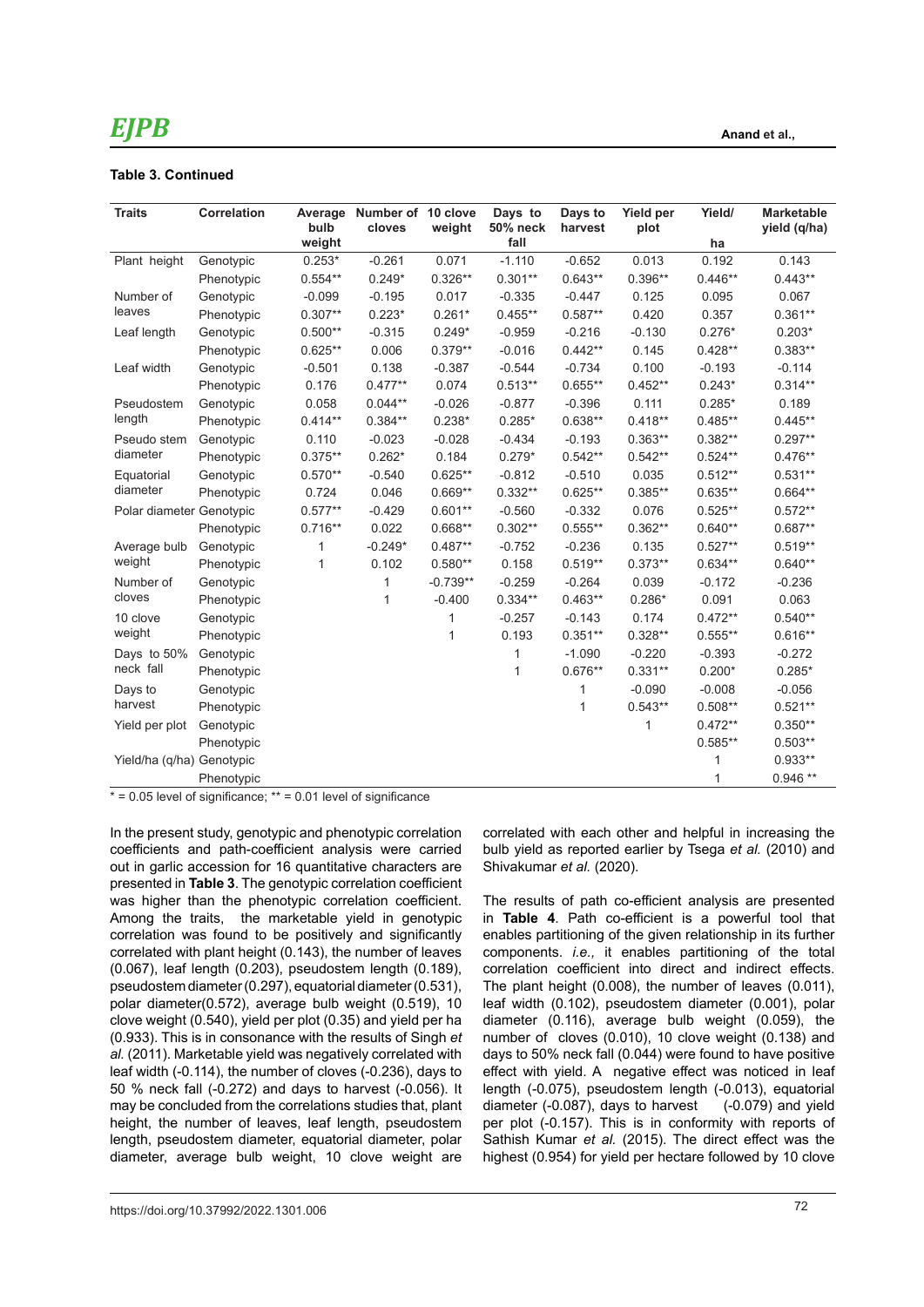| <b>Traits</b>         | <b>Plant</b><br>height | <b>Number</b><br>of leaves | Leaf<br>length | <b>Leaf width</b> | Pseudostem<br>length | <b>Pseudo</b><br>stem<br>diameter | <b>Equatorial</b><br>diameter | Polar<br>diameter) |
|-----------------------|------------------------|----------------------------|----------------|-------------------|----------------------|-----------------------------------|-------------------------------|--------------------|
| Plant height          | 0.008                  | $-0.004$                   | $-0.014$       | $-0.054$          | 0.004                | 0.009                             | 0.006                         | $-0.007$           |
| Number of leaves      | $-0.003$               | 0.011                      | 0.007          | $-0.038$          | 0.003                | 0.007                             | 0.001                         | $-0.001$           |
| Leaf length           | 0.001                  | $-0.001$                   | $-0.075$       | $-0.047$          | 0.000                | 0.002                             | -0.024                        | 0.030              |
| Leaf width            | $-0.004$               | $-0.004$                   | 0.034          | 0.102             | 0.006                | 0.001                             | 0.056                         | $-0.057$           |
| Pseudostem length     | $-0.002$               | $-0.003$                   | $-0.002$       | $-0.051$          | $-0.013$             | 0.002                             | 0.009                         | 0.004              |
| Pseudostem diameter   | $-0.001$               | $-0.001$                   | $-0.002$       | $-0.011$          | $-0.002$             | 0.001                             | $-0.003$                      | 0.010              |
| Equatorial diameter   | $-0.001$               | 0.000                      | $-0.020$       | $-0.066$          | 0.001                | 0.004                             | $-0.087$                      | 0.102              |
| Polar diameter        | 0.000                  | 0.000                      | $-0.020$       | $-0.050$          | 0.000                | 0.009                             | $-0.077$                      | 0.116              |
| Average bulb weight   | 0.002                  | $-0.001$                   | $-0.037$       | $-0.051$          | $-0.001$             | 0.001                             | $-0.050$                      | 0.067              |
| Number of cloves      | $-0.002$               | $-0.002$                   | 0.024          | 0.014             | $-0.001$             | 0.002                             | 0.047                         | $-0.050$           |
| 10 clove weight       | 0.001                  | 0.000                      | $-0.019$       | $-0.040$          | 0.000                | 0.003                             | $-0.055$                      | 0.070              |
| Days to 50% neck fall | $-0.009$               | $-0.004$                   | 0.072          | $-0.056$          | 0.011                | 0.006                             | 0.071                         | $-0.065$           |
| Days to harvest       | $-0.005$               | $-0.005$                   | 0.016          | $-0.075$          | 0.005                | 0.002                             | 0.045                         | $-0.039$           |
| Yield per plot        | 0.000                  | 0.001                      | 0.010          | 0.010             | $-0.001$             | 0.009                             | -0.003                        | 0.009              |
| Yield (q/ha)          | 0.001                  | 0.001                      | $-0.021$       | $-0.020$          | $-0.004$             | 0.004                             | $-0.045$                      | 0.061              |
|                       |                        |                            |                |                   |                      |                                   |                               |                    |

**Table 4. Path co-efficient analysis among traits in Garlic accessions** 

### **Table 4. Continued**

| <b>Traits</b>         | Average<br>bulb weight | Number of<br>cloves | 10 clove<br>weight | Days to<br>50% neck | Days to<br>harvest | Yield per<br>plot | Yield/   | <b>Marketable</b><br>yield (q/ha) |
|-----------------------|------------------------|---------------------|--------------------|---------------------|--------------------|-------------------|----------|-----------------------------------|
|                       |                        |                     |                    | fall                |                    |                   | ha       |                                   |
| Plant height          | 0.015                  | $-0.003$            | 0.010              | $-0.049$            | 0.052              | $-0.002$          | 0.183    | 0.008                             |
| Number of leaves      | $-0.006$               | $-0.002$            | 0.002              | $-0.015$            | 0.036              | $-0.020$          | 0.091    | 0.011                             |
| Leaf length           | 0.030                  | $-0.003$            | 0.034              | $-0.042$            | 0.017              | 0.020             | 0.263    | $-0.075$                          |
| Leaf width            | $-0.030$               | 0.001               | $-0.053$           | $-0.024$            | 0.058              | $-0.016$          | $-0.184$ | 0.102                             |
| Pseudostem length     | 0.003                  | 0.000               | $-0.004$           | $-0.039$            | 0.031              | $-0.017$          | 0.272    | $-0.013$                          |
| Pseudostem diameter   | 0.006                  | 0.000               | $-0.004$           | $-0.019$            | 0.015              | $-0.057$          | 0.364    | 0.001                             |
| Equatorial diameter   | 0.034                  | $-0.006$            | 0.086              | $-0.036$            | 0.041              | $-0.006$          | 0.489    | $-0.087$                          |
| Polar diameter        | 0.034                  | $-0.005$            | 0.083              | $-0.025$            | 0.026              | $-0.012$          | 0.501    | 0.116                             |
| Average bulb weight   | 0.059                  | $-0.003$            | 0.067              | $-0.033$            | 0.019              | $-0.021$          | 0.502    | 0.059                             |
| Number of cloves      | $-0.015$               | 0.010               | $-0.102$           | $-0.011$            | 0.021              | $-0.006$          | $-0.164$ | 0.010                             |
| 10 clove weight       | 0.029                  | $-0.008$            | 0.138              | $-0.011$            | 0.011              | $-0.027$          | 0.451    | 0.138                             |
| Days to 50% neck fall | $-0.044$               | $-0.003$            | $-0.035$           | 0.044               | 0.086              | 0.035             | $-0.375$ | 0.044                             |
| Days to harvest       | $-0.014$               | $-0.003$            | $-0.020$           | $-0.048$            | 0.079              | 0.014             | $-0.008$ | $-0.079$                          |
| Yield per plot        | 0.008                  | 0.000               | 0.024              | $-0.010$            | 0.007              | $-0.157$          | 0.450    | $-0.157$                          |
| Yield (q/ha)          | 0.031                  | $-0.002$            | 0.065              | $-0.017$            | 0.001              | $-0.074$          | 0.954    | 0.954                             |

**Residual Effect = 0 .2765**

weight (0.138) and polar diameter (0.116). Average bulb weight had the highest indirect effect on yield per hectare (0.502). The findings of the present investigation are corroborated with the findings of Hosamani *et al.* (2010) and Dhall and Brar (2013).

In the present study on genetic variability, character association and path coefficient analysis indicated that the characters, pseudostem diameter, polar diameter average bulb weight, number of cloves,10 clove weight and yield per ha emerged as an important component trait for selection in garlic.

### **REFERENCES**

- Agrawal, A. and Tiwari, R.S. 2004. Genetic variability in garlic. *Indian J Agr Sci.,* **74** : 164-165
- Aman Deep Ranga, Sourav Kumar and Mayur S. Darvhankar.2021. Variability among different yield and yield contributing traits of Okra (*Abelmoschus esculentus* L. Moench) genotypes *Electronic Journal of Plant Breeding,* **12**(1): 74-81. [\[Cross Ref\]](https://doi.org/10.37992/2021.1201.011)

Bhatt,B. Anil Kumar Soni, Kuldeep Jangid and Santosh